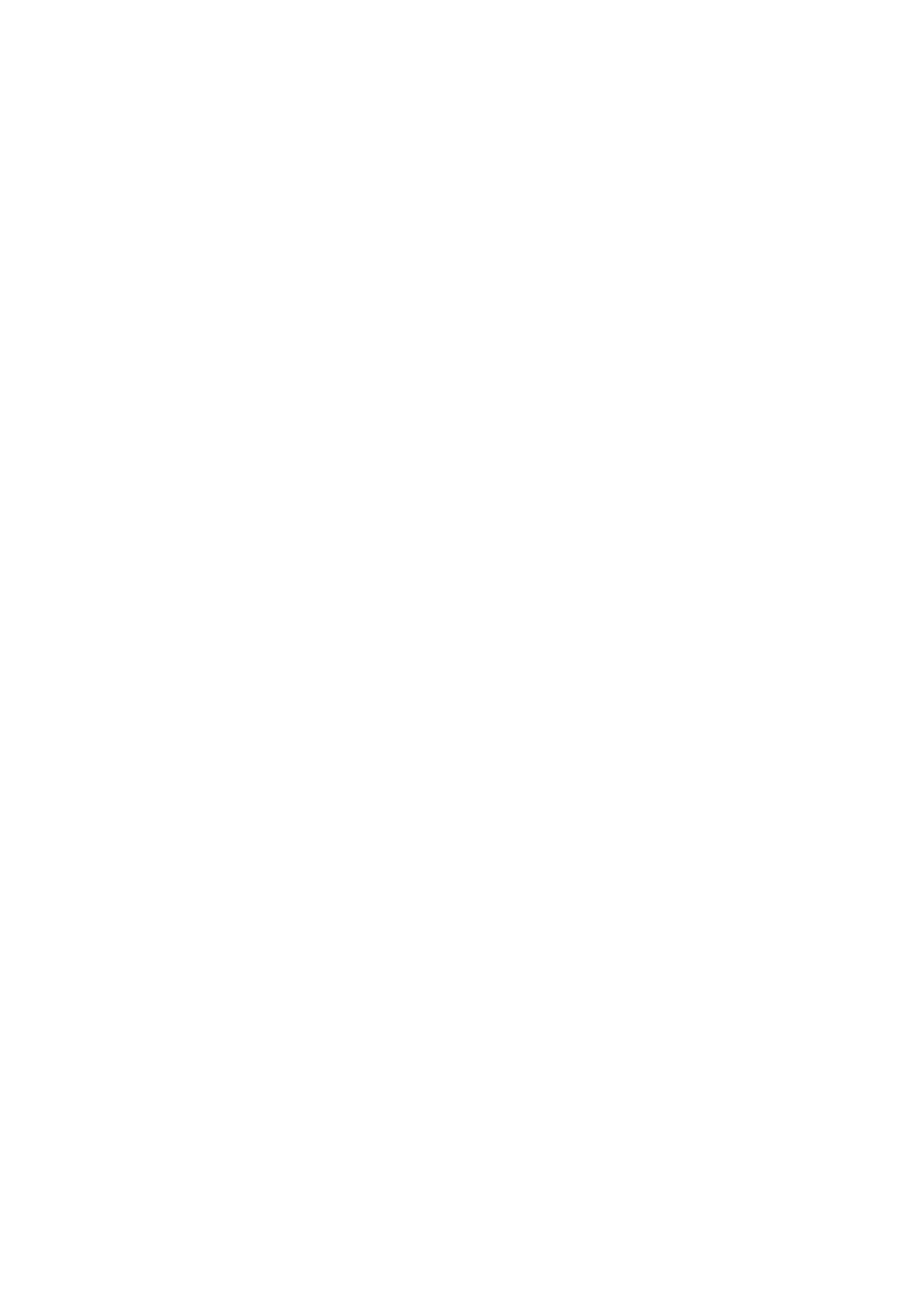## Abstract

Forecasts are an essential ingredient of the planning process. Although frequently of necessity inaccurate, they can nevertheless be of considerable utility; for they should not be judged by the degree of uncertainty they convey but by the degree to which they permit differentiation between genuine and avoidable uncertainty.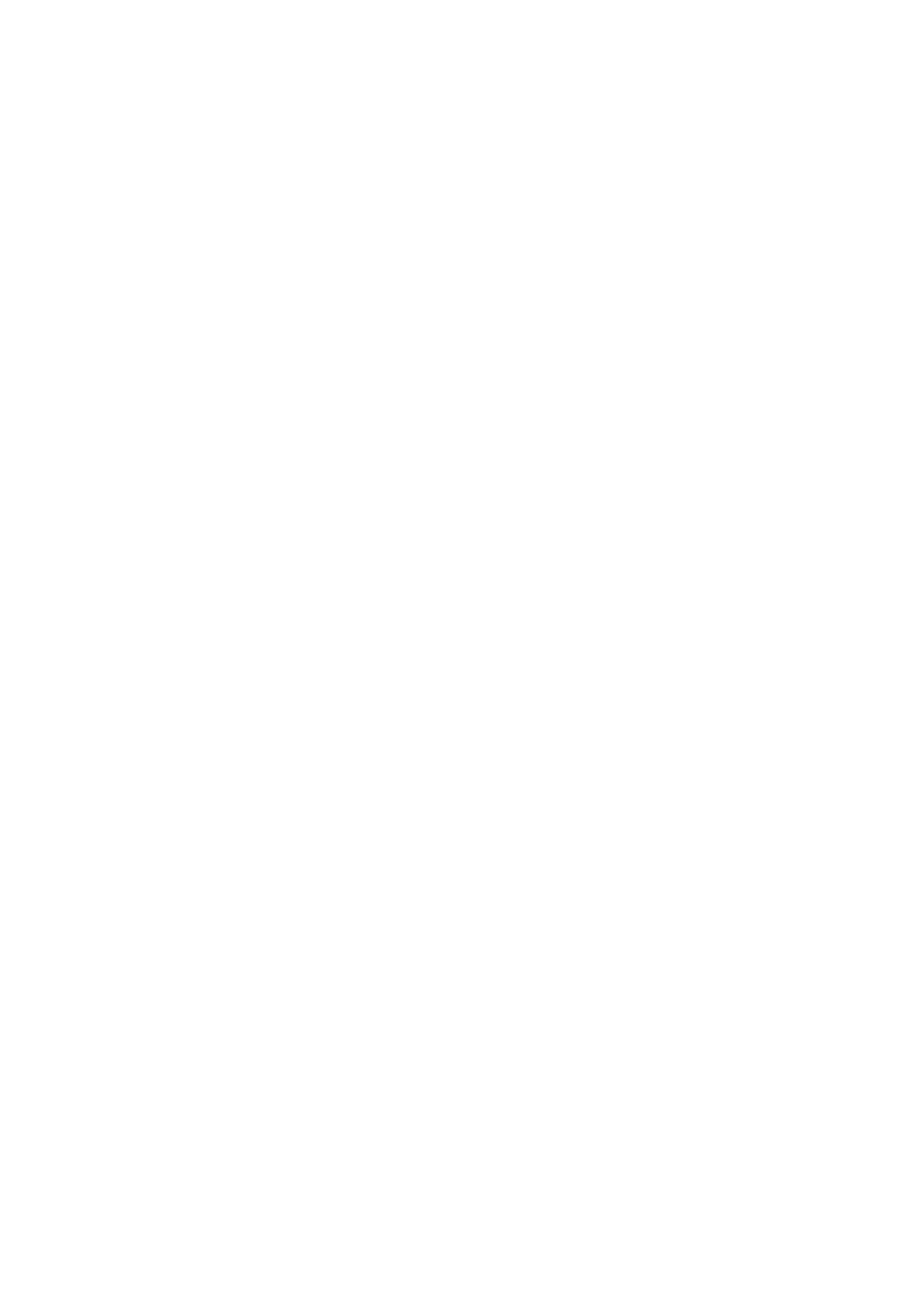## The Utility of Long-Term Forecasting

Futures research as an identifiable intellectual activity received much of its early impetus from the long-range forecasting studies conducted under Rand and TRW auspices in the middle Sixties and their subsequent emulations by numerous other organizations. Recently <sup>a</sup> slight disenchantment with long-range forecasting seems to have set in in some circles, caused largely--I think--by the realization of how inaccurate predictions have been concerning the future more than a few years hence, either because of altogether wrong prophecies (especially in economics) or because of <sup>a</sup> failure to foresee important developments (e.g., the OPEC oil embargo, which triggered <sup>a</sup> sudden awareness of the energy crisis among the oil-importing countries). This disenchantment may be based on some misconceptions, having to do largely with the role of uncertainty. While the task of the forecaster surely includes the removal of as much uncertainty about the future as can legitimately be accomplished, it equally should not neglect to bring genuine uncertainty, due to deficiencies in currently available information, to the attention of planners. Futures research, and long-range forecasting in particular, should not be judged by the degree of uncertainty it conveys but by the degree to which it is capable of differentiating between unnecessary and unavoidable uncertainty.

Futures research may be defined as that part of operations research which is concerned with the support of planning activities that relate to <sup>a</sup> future sufficiently far distant so that the operating environment at the time the plans are implemented differs substantially from the operating environment at the time the plans are being made. An essential aspect of futures research, therefore, is the forecasting (not the prediction!) of such changes in operating conditions. (In the terminology generally accepted by now, "forecasts" as distinct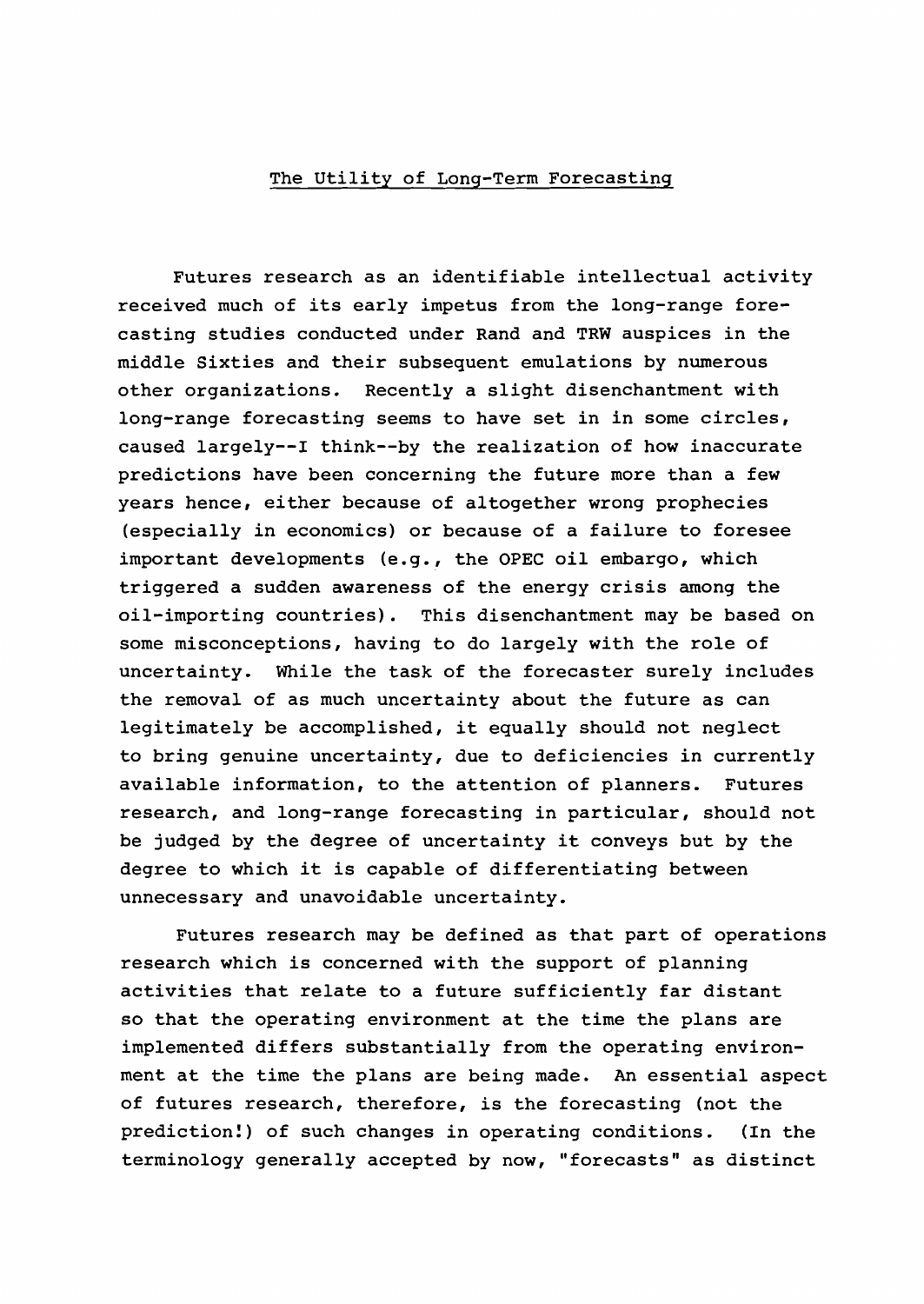from "predictions" are stated in probabilistic terms.)

For example, someone preparing to publish a new newspaper may safely rely on a survey of present preferences among the newspaper-reading public in order to decide what emphasis to give to various features. The operating environment is not likely to change very fast, and no futures research is required. On the other hand, someone growing trees for profit and having to decide between lumber, woodpulp, and other uses of his product decades hence, must be concerned over the continuing demand for wooden houses and newsprint at that time. Here, futures research may be of help, both by deriving relevant probabilistic forecasts and by establishing planning procedures that properly account for the expected changes and the uncertainties implied by such forecasts. In addition to providing nonconditional forecasts of exogenous developments which will constitute the setting against which plans for the long-term future have to be made, it is equally important, if not more so, for futures research to furnish conditional forecasts, that is, estimates of the probable implications of various alternative policies and of alternative action programs for implementing <sup>a</sup> given policy, and to do so in consideration of the previously established forecasts of external operating conditions. Such conditional forecasts are clearly needed when the planner operates in what is called the "exploratory" mode, that is, when a selective decision among competing policies or action programs has to be made; for it is by their implications that they will be judged. Conditional forecasts also play a role, though <sup>a</sup> somewhat different one, in the case of the so-called "normative" planning mode. Here the planner operates in reverse: he starts with what he considers <sup>a</sup> preferred end condition and then (if indeed he acts as <sup>a</sup> planner and not just <sup>a</sup> utopian dreamer) searches for ways and means of implementing the "policy" of attaining the wished-for state. In this case, <sup>a</sup> conditional forecasting analysis will serve to ascertain which implementation plan may be expected to come closest to achieving the desired end.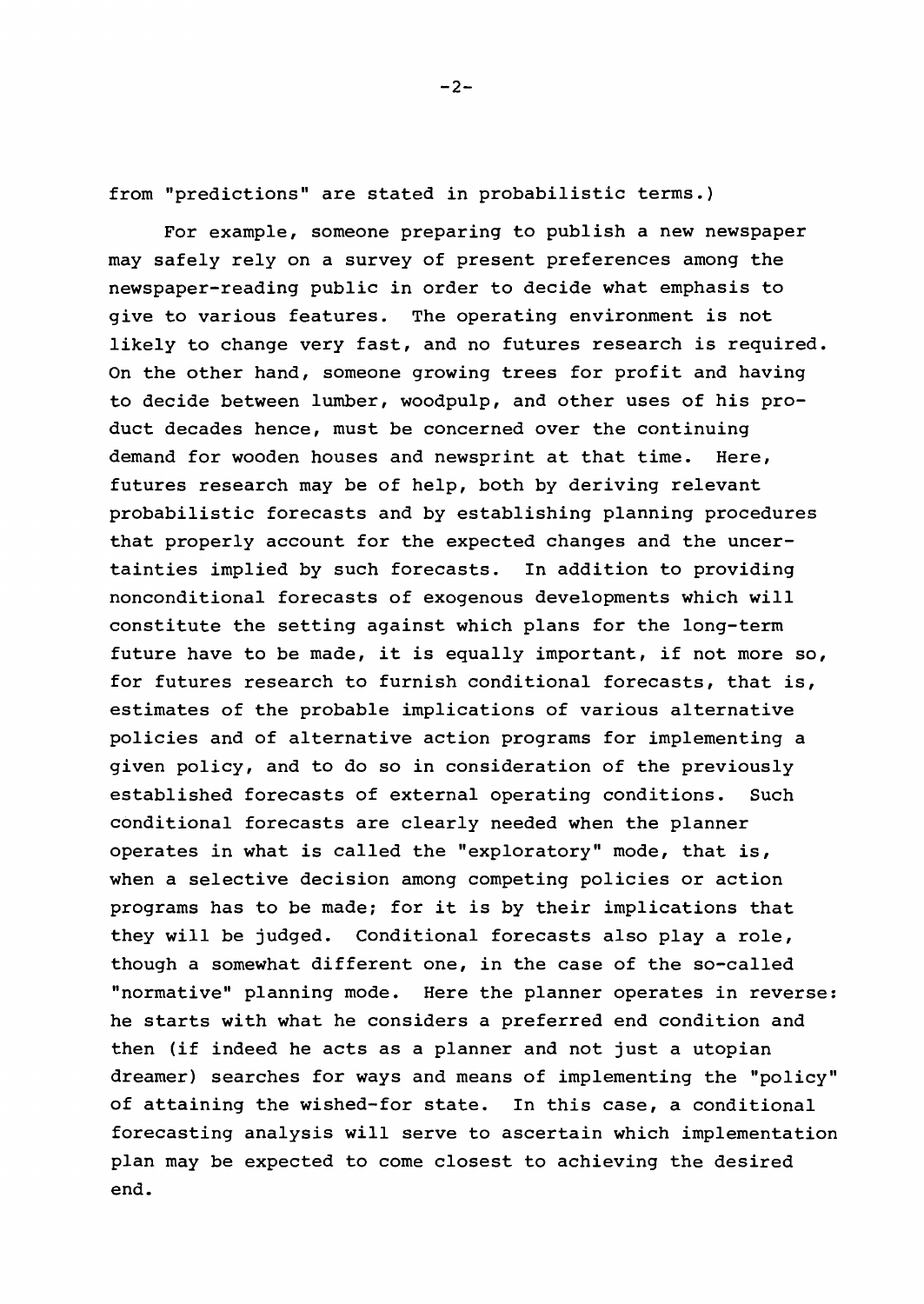Thus, from <sup>a</sup> planner's point of view, the desirability of having both absolute and conditional long-term forecasts seems to be quite evident and, if none are supplied, it is inevitable that, in fact, the planner merely relies on his own, perhaps not even articulated, forecasts. We note in passing that even forecasts based merely on purely intuitive insight rather than on established theory are of some value here, provided there is reason to have some trust in their reliability. If <sup>a</sup> forecast does happen to be theory-based, in the sense of being an instance of <sup>a</sup> general law that derives explanatory force from being part of a coherent theory of the phenomena in question, this will be of additional utility to the planner; for it will not only enable him to choose the best among given alternative strategies but, because of its explanatory character, it will help him in designing strategies in the first place that are apt to influence the future in a desired direction. Since forecasts frequently fail to be explanatory in this sense, the burden of constructing candidate strategies tends to fall upon the inventive imagination of the planner--a creative aspect of planning which is often given inadequate attention.

In view of the planner's need for forecasts and their added utility to him when they incorporate explanations, the questions that remain are whether it is possible to obtain forecasts of sufficient reliability and precision to improve the planning process over what it would be if the planner were left to rely solely on his own intuitive expectations, and whether, in addition, such forecasts can be made within the framework of an explanatory theory.

With regard to the first question, a number of comments are appropriate. First of all, it is important to keep in mind that perfection in planning, while <sup>a</sup> laudable ideal, is not <sup>a</sup> necessary criterion of the utility of forecasts to the planning process. Even if, statistically speaking, the systematic utilization of forecasts produces only <sup>a</sup> slight improvement in the expected results of planning, such forecasts may well be worth while. Secondly, experience has shown that long-range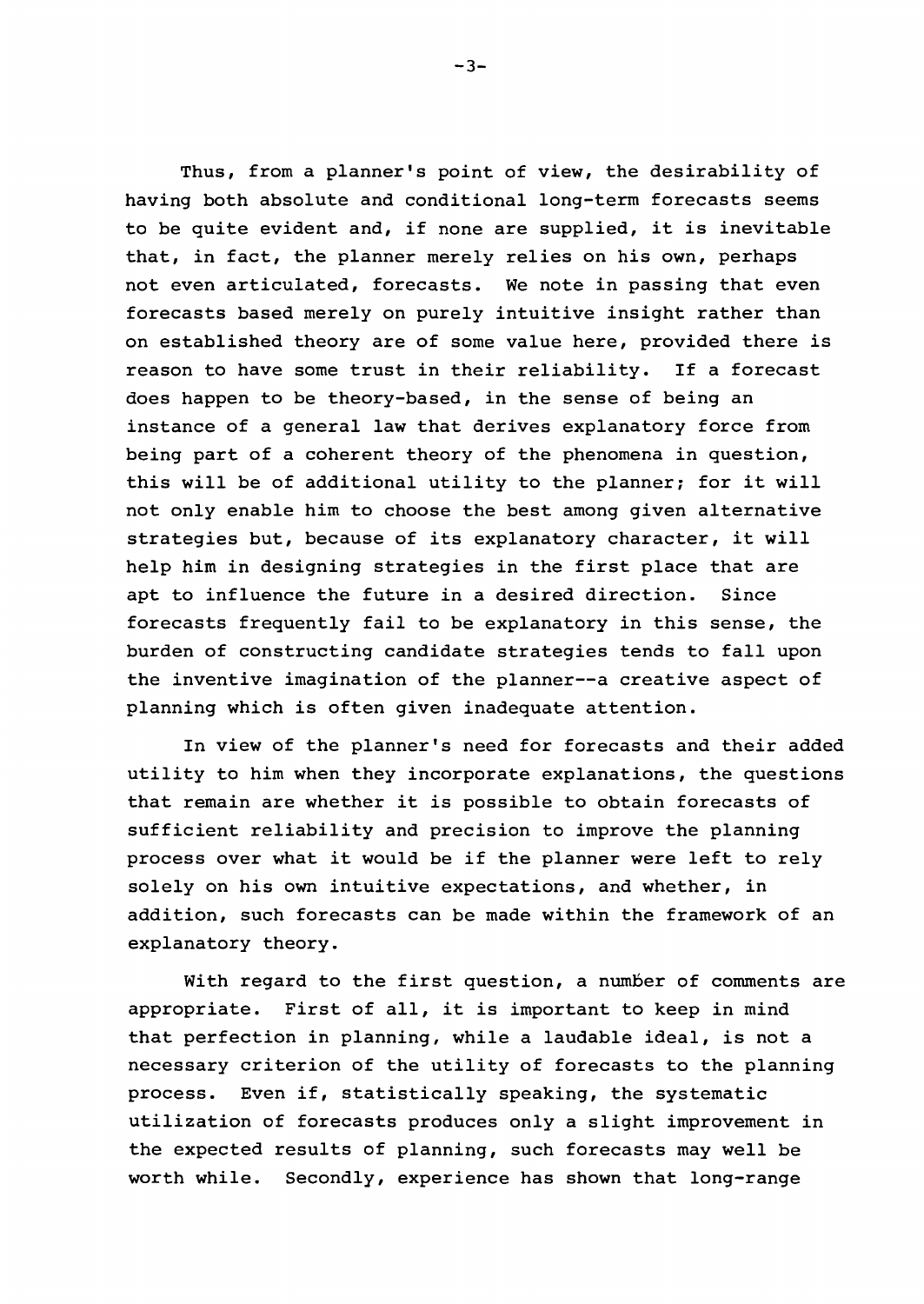forecasts obtained from professional experts can in fact be quite accurate. <sup>A</sup> survey conducted at the Institute for the Future a few years ago, \* in which Delphi-generated forecasts made years earlier were examined, found that of all events which had been given a probability, say, of 60% of occurring by the time that survey was made about 60% had in fact occurred by then. Thirdly, it may be objected by some that, even if we could be sure that of all events forecasted with <sup>a</sup> probability of 60% to occur by a certain date exactly 60% did occur by that date, the uncertainty implied by this information would be so great as to render the forecast useless to the planner. In response to this objection it must be pointed out that it would be <sup>a</sup> delusion to think that planning does not proceed in an atmosphere of uncertainty. <sup>A</sup> probabilistic forecast, as opposed to <sup>a</sup> precise prediction, imposes <sup>a</sup> realistic awareness of the uncertainty of the future. This compels the planner to incorporate provisions for contingencies in his plans without which he might be courting disaster. Fourthly, and finally, it has been said quite correctly that it is the mark of <sup>a</sup> good executive to display sufficient acumen in discerning likely future contingencies to be able to make the right decisions without having to resort to outside advice in the form of forecasts. However, this phenomenon does not constitute testimony of the existence of some form of divination but more likely points to the presence of <sup>a</sup> relatively superior intelligence that enables the executive to judge the reliability of all sorts of signals he receives from the environment and thereby to form, implicitly or explicitly, his own set of forecasts. He is, in other words, himself the kind of professional expert whose forecasting talents one might wish to utilize beyond his own decision-making sphere.

Let us now consider the second question raised earlier, which concerns the feasibility of making forecasts that are supported by the explanatory framework of a coherent theory.

<sup>\*</sup> Robert Ament, "Comparison of Delphi Forecasting Studies in 1964 and 1969", Futures, vol. 2 (1970).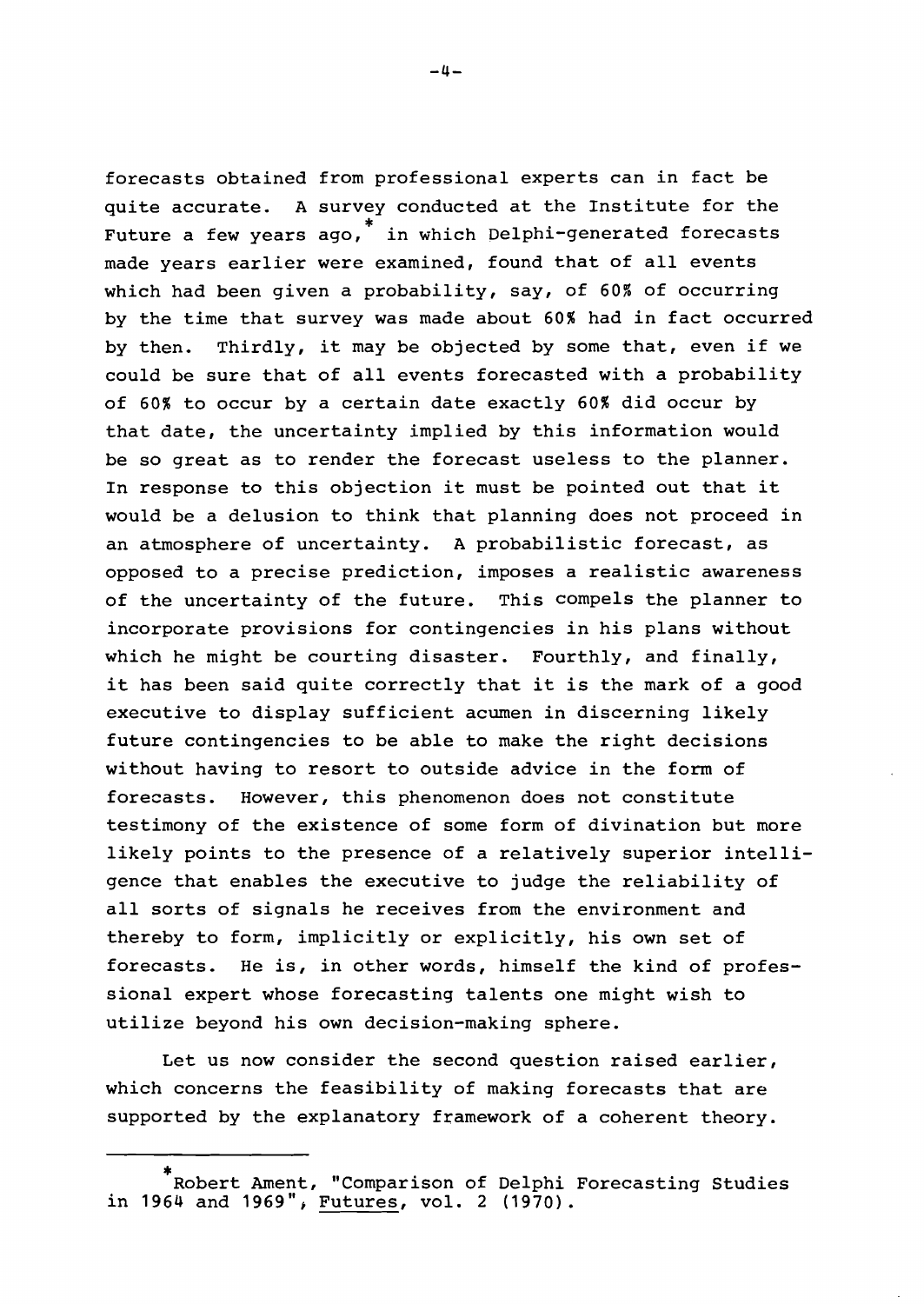The ideal case here is represented by astronomical forecasts (which virtually amount to predictions), such as that of the next reappearance of Halley's comet. What makes this such a high-probability forecast is its being based on well understood and well confirmed physical laws, plus the fact that deliberate intervention in the occurrence of this event is not <sup>a</sup> practical possibility. Most of our planning, of course, takes place in <sup>a</sup> sphere where <sup>a</sup> comparable degree of certainty is not present, and the kind of long-range forecasts on which we would like to rely inevitably involve some aspect of human affairs, either in the sense that the subject matter itself is societal in nature or that the probability of occurrence of whatever event is being forecasted is affected by the degree of human intervention. Typical examples are economic and technological forecasts. The occurrence, say, of another worldwide economic depression clearly concerns, and is affected by, human events. And even a purely technical forecast, say, of a breakthrough in solarto-electric energy conversion obviously is influenced by the amount of research and development effort devoted to it. In cases of these kinds, the theoretical structures on which the forecasts are based are neither well understood nor well confirmed, which is typical of <sup>a</sup> context that is <sup>a</sup> multidisciplinary and at least partly <sup>a</sup> social-science one. Intuitive insight therefore plays as large <sup>a</sup> part as, if not <sup>a</sup> larger part than, reasoned arguments in obtaining such forecasts. Thus the answer to the question under discussion cannot be wholly in the affirmative: not all forecasts of interest in typical planning situations may be expected to occur within the explanatory framework of a coherent theory. Yet, while the reasons for a long-range forecast containing societal elements are apt to be largely intuitive, there are generally some law-like regularities, having <sup>a</sup> limited but nonnegligible degree of confirmation, which at least lend some support to purely intuitive insight. Thus there tends to be an explanatory element present that may carry enough weight to permit the planner to identify measures which have more than a random chance of influencing events in the desired direction. For example, a government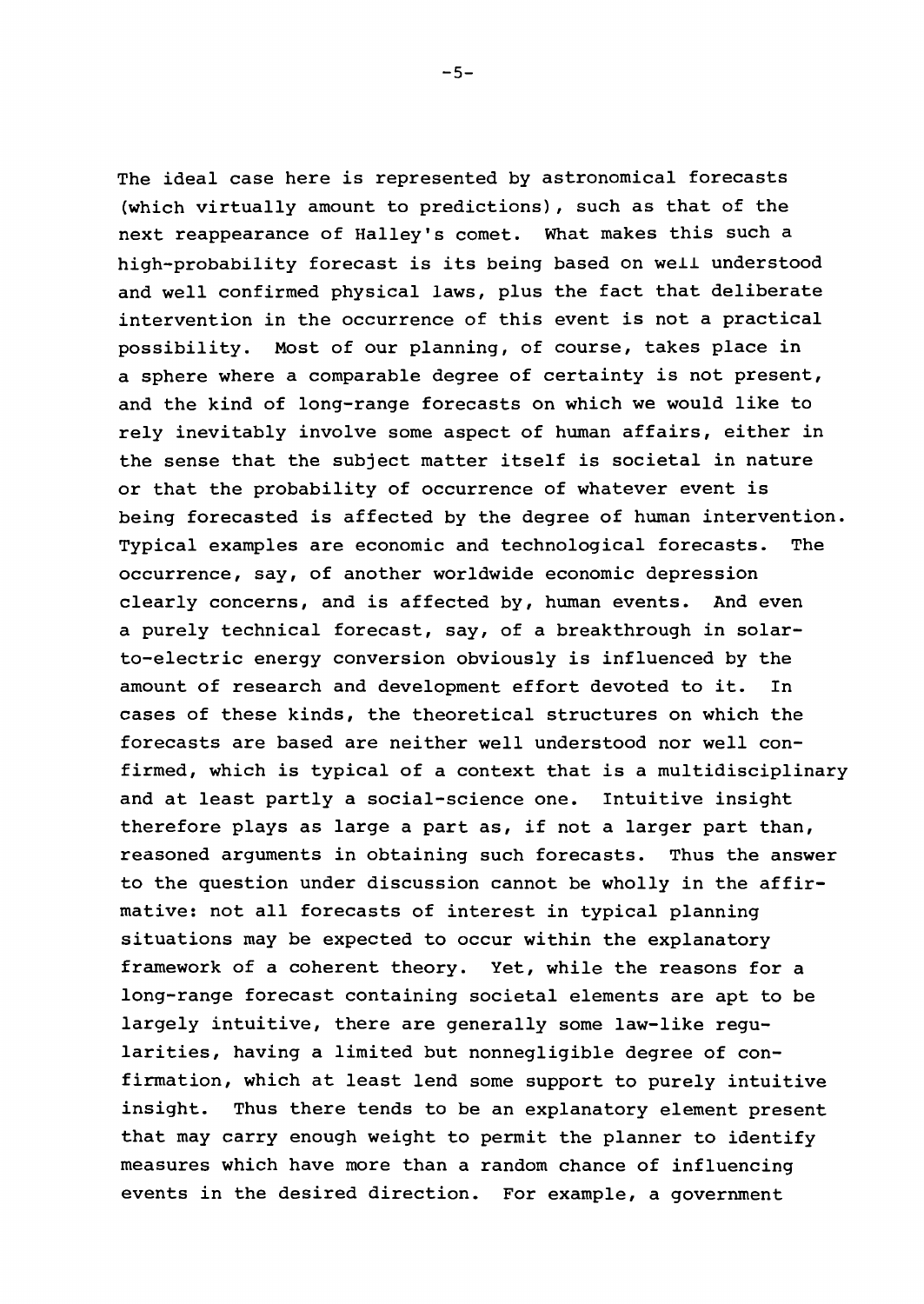planner, wishing to bring about a reduction in the consumption of motor fuel, may propose a doubling of the gasoline tax, in the expectation that the demand will not be so inelastic as to be totally unresponsive to the resultant price rise. The implied forecast here is based on a "law" of economics which, though known to have exceptions, provides a certain amount of guidance for economic behavior. Moreover, reliance on past time series, in this case, will furnish some clues as to how much of a reduction in gasoline demand might be expected as a result of the proposed tax increase.

While in the field of economics such mildly confirmed regularities abound, often even in quantified form, the same is rarely the case in other social-science areas and even less so in multidisciplinary situations. It is here that the so-called cross-impact approach offers, if not <sup>a</sup> complete remedy, then at least <sup>a</sup> better-than-nothing substitute for law-like regularities. The cross-impact concept was invented, in the first place, in order to enrich the results of sets of intuitive forecasts (such as <sup>a</sup> series of technological forecasts that might be obtained through a Delphi survey of expert opinions). Instead of merely requiring estimates of the probabilities of occurrence of potential future events, considered in isolation from one another, a cross-impact analysis inquires, in addition, into the effects that the occurrence of anyone of the events included in the survey would have on the probability of occurrence of the remaining events. Intuitive numerical estimates of these effects, called cross impacts, are recorded in a square matrix,  $(x_{i,j})$ , where  $x_{i,j}$  is a measure of the impact which the occurrence of the i-th event,  $E_i$ , has on the probability of occurrence of the j-th event,  $E_j$ . Thus, the cross-impact matrix represents a set of estimates of the causal relationships among the events under consideration. The quantities  $x_{i,i}$  as a rule have to be obtained through intuitive estimation by experts and do not in themselves convey any information that would explain the reasons for the causal relationships they indicate. However, if the  $\texttt{x}_{\texttt{i}\texttt{j}}$  are generated through some kind of Delphi procedure, the respondents, in justifying a nonzero assignment to a particular  $x_{i,j}$ , may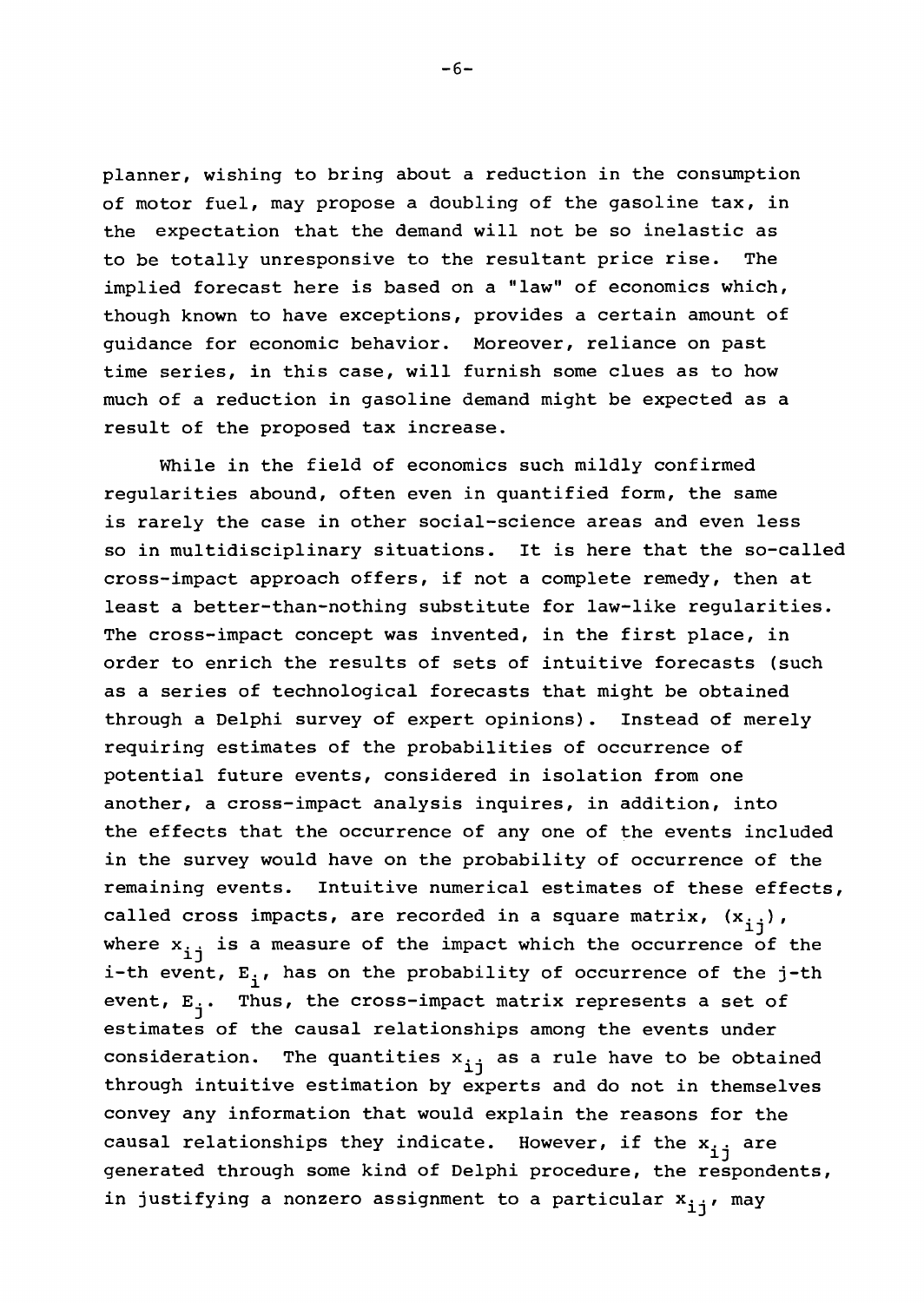provide an intuitive argument for, and thus <sup>a</sup> possible explanation of, the claimed causal relationship. Moreover, while the  $x_{i,i}$  individually and aside from any incidental explication given by their estimators are not explanatory in nature, the matrix  $(x_{i,j})$  as a whole represents a coherent pattern of causality assertions and may be regarded as the next best thing to a theory of the phenomena under consideration.

possible scenarios of the future, which a planner may be considering, are formulated in terms not only of events (such as technological breakthroughs, acts of legislation, earthquakes, elections, etc.) which take place at specific times, but also of trends representing gradual developments (such as population growth, GNP, degree of pollution, etc.). Crossimpact analysis has been extended to include trends as well as events<sup>\*</sup> (essentially by interpreting as an "event" a trend's deviation from its anticipated value); the estimation of causal connections ("cross impacts") can thus be extended to all of the elements that make up <sup>a</sup> scenario of the future.

The utility, to <sup>a</sup> planner, of <sup>a</sup> long-range forecasting study augmented by a cross-impact analysis becomes very apparent in <sup>a</sup> situation where the subject area in which plans are to be made is essentially multidisciplinary, because conventional extrapolative analyses, in such a case, almost certainly will fail to provide the kind of explanatory information from which a sound strategy can be constructed. A good example is <sup>a</sup> recently conducted study in the area of long-range transportation planning.<sup>\*\*</sup> Here the planning agency was confronted with the need to forecast not only developments in transportation technology but also in its future operating environment, i.e., in communication technology, demography, economic conditions, land use policies, energy availability,

 $-7-$ 

<sup>\*&</sup>lt;br>See my paper on "Problems in Futures Research--Delphi and Causal Cross-Impact Analysis", Futures, February 1977.

**<sup>\*\*</sup>** Paul Gray and Olaf Helmer, "The California Transportation System", Report by the Center for Futures Research, University of Southern California, November 1974.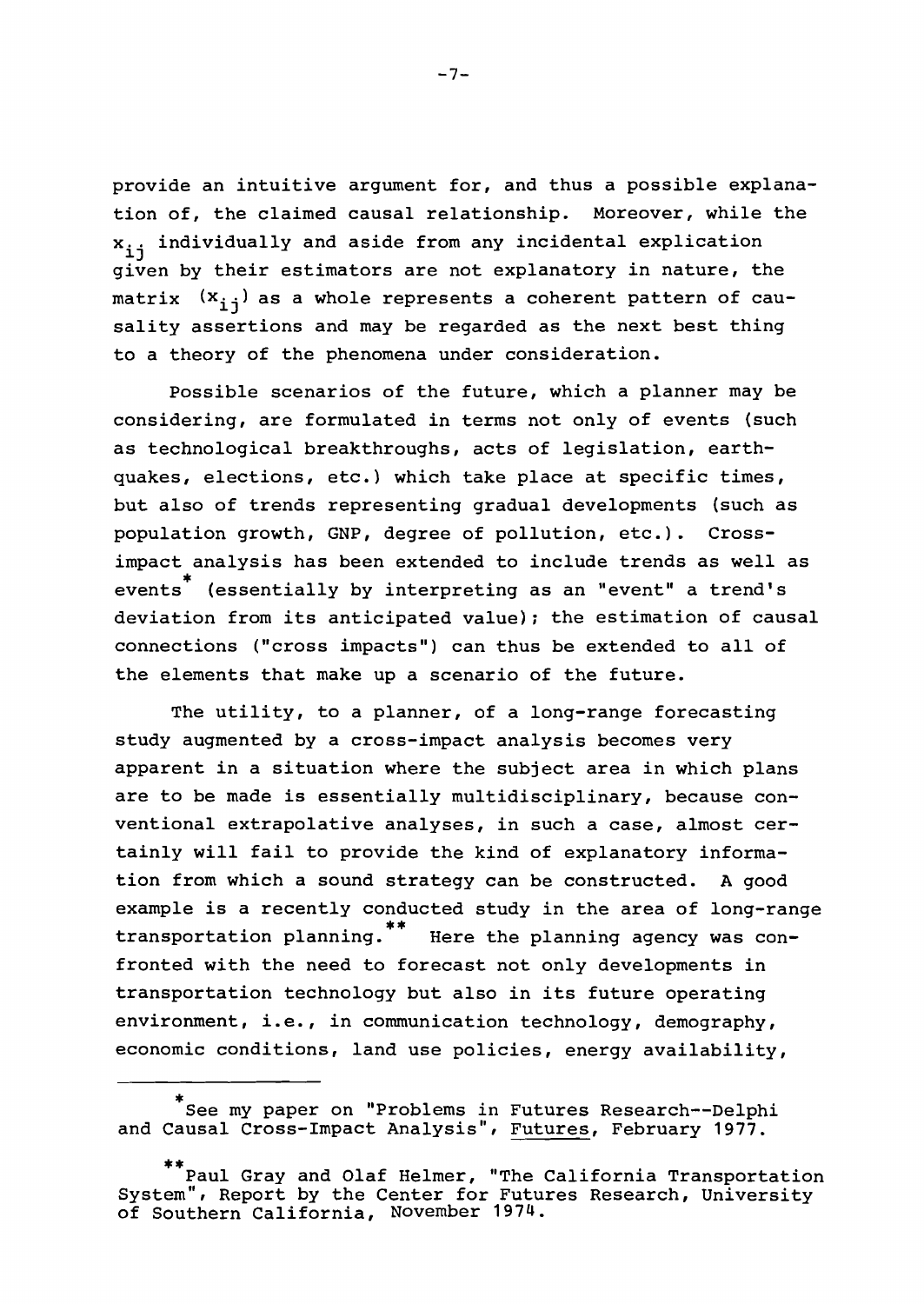people's changing values, and so on. In <sup>a</sup> planning situation of this kind, where there are no well confirmed regularities covering the different areas of concern and, especially, their interconnections, the planner can attempt to put together his own surrogate theory, in the form of a cross-impact analysis, and thus build <sup>a</sup> foundation upon which to design strategies that have at least <sup>a</sup> slightly better chance of coping with future contingencies than those arrived at without the benefit of this kind of systematic underpinning.

The procedural steps he would have to follow in such an undertaking might be described very briefly as follows:

- 1. Identify potential future developments (either events or trends) whose occurrence or whose deviation from expected values would have <sup>a</sup> significant effect on the future operating environment of the planner's subject area.
- 2. Obtain forecasts (through Delphi or otherwise) regarding these developments.
- 3. Estimate the cross impacts among these developments.
- 4. Use cross-impact analysis \* to establish the relative sensitivity of the developments to one another.
- 5. Estimate the influenceability of the developments, that is, the degree to which the event probabilities or the trend values can be influenced by deliberate intervention on the part of the decision-maker (or decision-making agency) on whose behalf plans are being made. In doing so, separate the relatively uninfluenceable from the highly influenceable developments. The former establish the spectrum of exogenous, uncontrollable characteristics of the future environment for which plans are being made. The latter are the "operative" developments through the manipulation of which the planner can hope to influence the course of future events in <sup>a</sup> desired direction.

 $-8-$ 

<sup>\*</sup> For a detailed description, see the two previously cited papers (footnotes on page 7).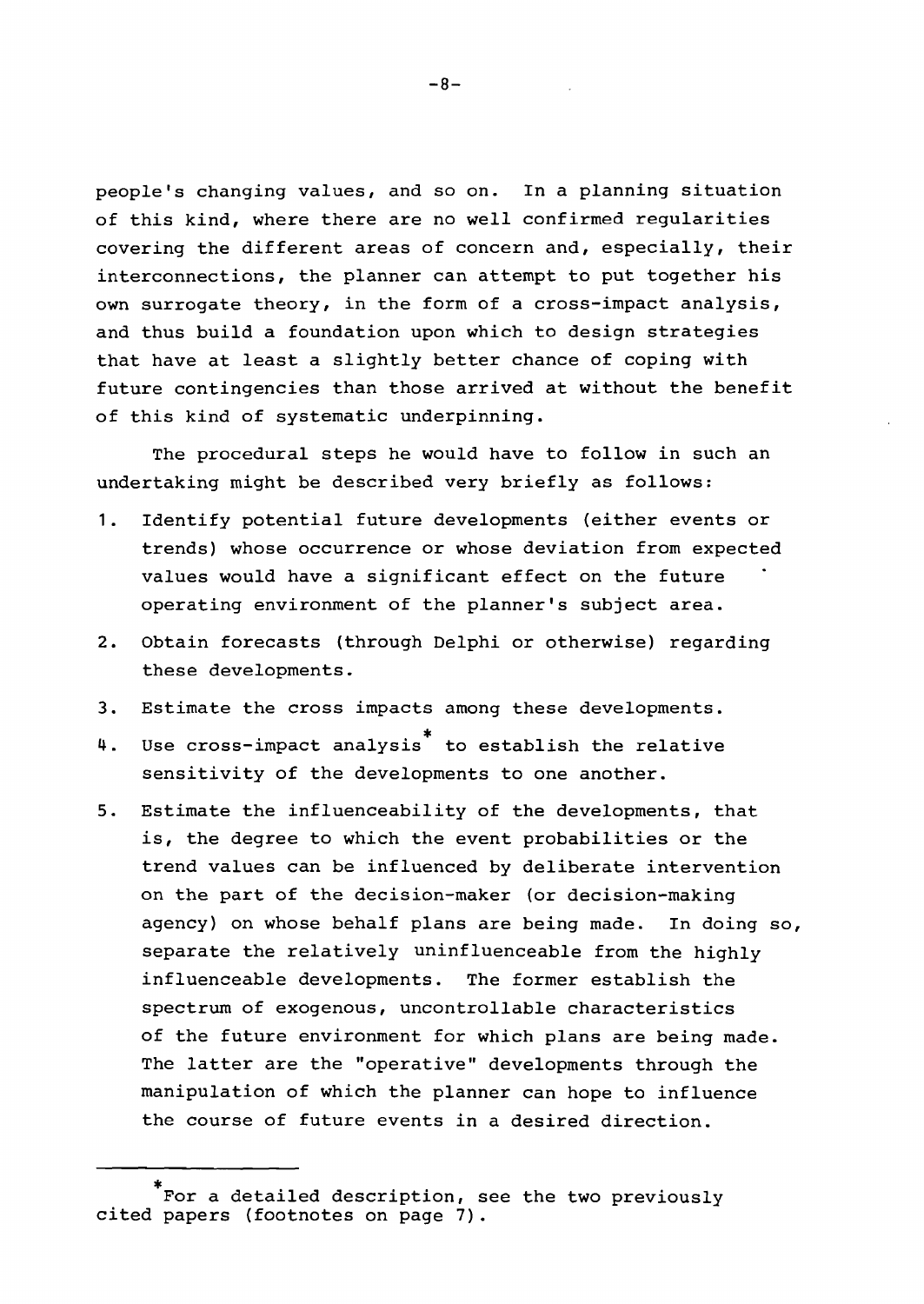- 6. Establish the resource constraints which prospective plans must be designed to accommodate.
- 7. Using the sensitivities ascertained earlier and the developments identified as operative, select (or invent) alternative action programs within the stated resource constraints that seem to be promising candidates for attaining desired objectives.
- 8. Use cross-impact analysis to determine the relative merits of these alternative action programs in terms of expected results and their dispersion, and thus select one or several of the most promising alternatives.

For many obvious reasons (the surrogate character of the cross-impact analysis as <sup>a</sup> theory substitute; the possibly inadequate selection of developments for inclusion in the analysis; the relative unreliability of the forecasts as well as of the cross-impact estimates, even if obtained from experts; the possibly incomplete selection of action programs included in the comparative analysis) the outcome of this approach may not, in fact, be the optimal strategy. Yet the procedure represents <sup>a</sup> selection process which, if carried out judiciously and conscientiously, may yield a set of strategies from which, through a process of further analysis, a satisfactory strategy can be distilled.

The points <sup>I</sup> have tried to make may be summarized as follows: Forecasts, whether explicit or merely implicit, are an essential ingredient of the planning process. In the case of long-range planning, the planner needs two kinds of longrange forecasts: those concerning the expected, changed operating environment; and those concerning the consequences of contemplated policies. The utility of such forecasts depends on their precision and reliability, and is further enhanced if they are developed within an explanatory setting that enables the planner to understand the causal relationships that are present and to utilize these to design appropriate strategies. Forecasts are rarely very precise, especially if

 $-9-$